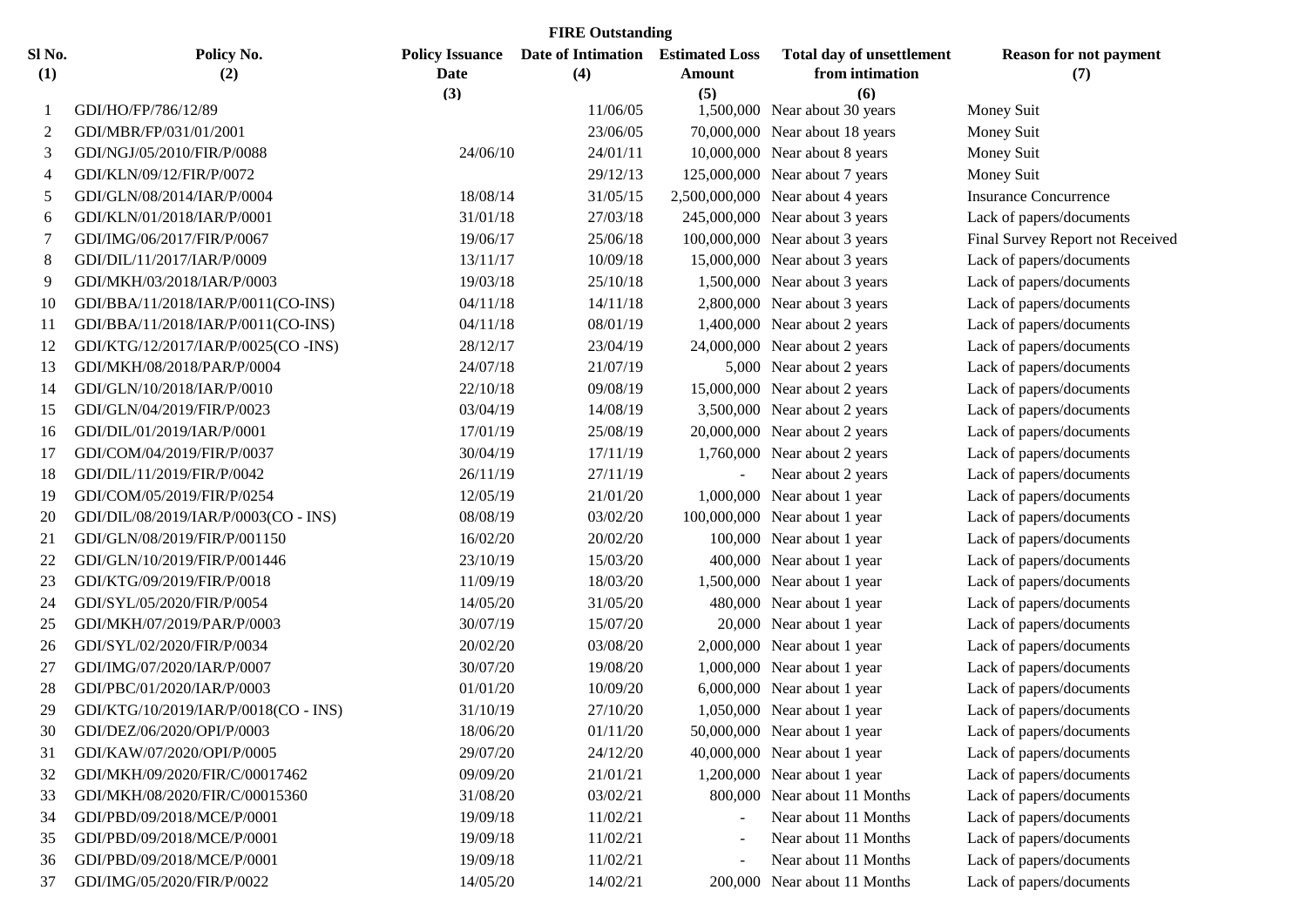| 38 | GDI/PBD/09/2018/MCE/P/0001           | 19/09/18 | 14/02/21 | Near about 11 Months             | Lack of papers/documents |
|----|--------------------------------------|----------|----------|----------------------------------|--------------------------|
| 39 | GDI/KTG/09/2020/IAR/P/0022(CO - INS) | 02/09/20 | 16/02/21 | 3,500,000 Near about 11 Months   | Lack of papers/documents |
| 40 | GDI/BRB/11/2020/FIR/P/0043           | 30/11/20 | 23/02/21 | 2,500,000 Near about 11 Months   | Lack of papers/documents |
| 41 | GDI/KTG/12/2020/IAR/P/0029(CO - INS) | 29/12/20 | 25/02/21 | 73,855,320 Near about 11 Months  | Lack of papers/documents |
| 42 | GDI/MKH/09/2020/FIR/C/00018202       | 21/09/20 | 28/02/21 | 800,000 Near about 11 Months     | Lack of papers/documents |
| 43 | GDI/MKH/12/2020/FIR/C/00035804       | 01/12/20 | 07/03/21 | 150,000 Near about 10 Months     | Lack of papers/documents |
| 44 | GDI/MKH/07/2020/FIR/C/00009776       | 12/07/20 | 14/03/21 | 700,000 Near about 10 Months     | Lack of papers/documents |
| 45 | GDI/MKH/08/2020/PAR/P/0003           | 20/03/21 | 28/03/21 | 20,000 Near about 10 Months      | Lack of papers/documents |
| 46 | GDI/KAW/03/2021/FIR/P/0010           | 01/03/21 | 05/04/21 | 3,000,000 Near about 09 Months   | Lack of papers/documents |
| 47 | GDI/PBD/07/2020/FIR/P/0093           | 07/07/20 | 05/04/21 | 35,000,000 Near about 09 Months  | Lack of papers/documents |
| 48 | GDI/CDR/11/2020/FIR/P/0552           | 01/11/20 | 05/04/21 | 150,000 Near about 09 Months     | Lack of papers/documents |
| 49 | GDI/MKH/09/2020/FIR/C/00017846       | 16/09/20 | 02/05/21 | 500,000 Near about 08 Months     | Lack of papers/documents |
| 50 | GDI/MKH/10/2020/FIR/P/0079           | 11/10/20 | 12/05/21 | 6,000,000 Near about 08 Months   | Lack of papers/documents |
| 51 | GDI/PBD/10/2020/FIR/P/0146           | 11/10/20 | 20/05/21 | 100,000 Near about 08 Months     | Lack of papers/documents |
| 52 | GDI/PBD/06/2021/IAR/P/0012(CO - INS) | 01/06/21 | 07/06/21 | 2,500,000 Near about 07 Months   | Lack of papers/documents |
| 53 | GDI/PBC/04/2021/IAR/P/0010(CO - INS) | 13/04/21 | 21/06/21 | 144,000 Near about 07 Months     | Lack of papers/documents |
| 54 | GDI/DIL/12/2020/IAR/P/0006(CO - INS) | 28/12/20 | 23/06/21 | 3,000,000 Near about 07 Months   | Lack of papers/documents |
| 55 | GDI/EPN/02/2021/FIR/P/0052(CO - INS) | 24/02/21 | 15/07/21 | 195,000 Near about 06 Months     | Lack of papers/documents |
| 56 | GDI/DEZ/02/2021/IAR/P/0003           | 18/02/21 | 02/08/21 | 1,500,000 Near about 05 Months   | Lack of papers/documents |
| 57 | GDI/KTG/06/2021/IAR/P/0011(CO-INS)   | 30/06/21 | 02/08/21 | 20,000,000 Near about 05 Months  | Lack of papers/documents |
| 58 | GDI/BOG/04/2021/FIR/P/0054           | 12/04/21 | 02/08/21 | 5,000 Near about 05 Months       | Lack of papers/documents |
| 59 | GDI/KAW/11/2020/OPI/P/0006(CO-INS)   | 08/11/20 | 17/08/21 | 9,100,000 Near about 05 Months   | Lack of papers/documents |
| 60 | GDI/RAJ/10/2020/FIR/P/0147           | 15/10/20 | 26/08/21 | 150,000 Near about 05 Months     | Lack of papers/documents |
| 61 | GDI/NGJ/07/2020/FIR/P/0035           | 07/07/20 | 26/08/21 | 1,000,000 Near about 05 Months   | Lack of papers/documents |
| 62 | GDI/GLN/10/2020/IAR/P/0004           | 24/01/20 | 06/09/21 | 1,500,000 Near about 04 Months   | Lack of papers/documents |
| 63 | GDI/MKH/10/2020/FIR/C/00022756       | 08/10/20 | 06/09/21 | 500,000 Near about 04 Months     | Lack of papers/documents |
| 64 | GDI/MKH/09/2020/FIR/C/00020113       | 30/09/20 | 06/09/21 | 550,000 Near about 04 Months     | Lack of papers/documents |
| 65 | GDI/PBD/11/2020/IAR/P/0017           | 01/11/20 | 14/09/21 | 2,000,000 Near about 04 Months   | Lack of papers/documents |
| 66 | GDI/KTG/09/2021/IAR/P/0018           | 05/09/21 | 16/09/21 | 5,250,000 Near about 04 Months   | Lack of papers/documents |
| 67 | GDI/KTG/12/2020/IAR/P/0031 (C-I)     | 17/01/21 | 19/09/21 | 100,000,000 Near about 04 Months | Lack of papers/documents |
| 68 | GDI/KST/08/2021/IAR/P/0001           | 29/08/21 | 26/09/21 | 2,300,000 Near about 04 Months   | Lack of papers/documents |
| 69 | GDI/PBD/07/2021/FIR/P/0085           | 13/07/21 | 27/09/21 | 12,000,000 Near about 04 Months  | Lack of papers/documents |
| 70 | GDI/RSG/06/2021/FIR/P/0022           | 30/06/21 | 27/09/21 | 45,000 Near about 04 Months      | Lack of papers/documents |
| 71 | GDI/MKH/05/2021/FIR/C/00015000       | 03/10/21 | 05/10/21 | 250,000 Near about 03 Months     | Lack of papers/documents |
| 72 | GDI/MKH/05/2021/FIR/C/00015424       | 30/05/21 | 14/10/21 | 0 Near about 03 Months           | Lack of papers/documents |
| 73 | GDI/GLN/12/2020/OPI/P/0001           | 17/12/20 | 24/10/21 | 15,000,000 Near about 03 Months  | Lack of papers/documents |
| 74 | GDI/MKH/02/2021/FIR/C/00007364       | 28/02/21 | 27/10/21 | 0 Near about 03 Months           | Lack of papers/documents |
| 75 | GDI/BBA/10/2021/IAR/P/0007(C-I)      | 26/10/21 | 27/10/21 | 110,000 Near about 03 Months     | Lack of papers/documents |
| 76 | GDI/PBC/01/2021/IAR/P/0003           | 03/01/21 | 04/11/21 | 4,000,000 Near about 02 Months   | Lack of papers/documents |
| 77 | GDI/MKH/02/2021/FIR/C/00007139       | 28/02/21 | 07/11/21 | 0 Near about 02 Months           | Lack of papers/documents |
| 78 | GDI/RAJ/02/2021/FIR/P/0060           | 25/02/21 | 09/11/21 | 0 Near about 02 Months           | Lack of papers/documents |